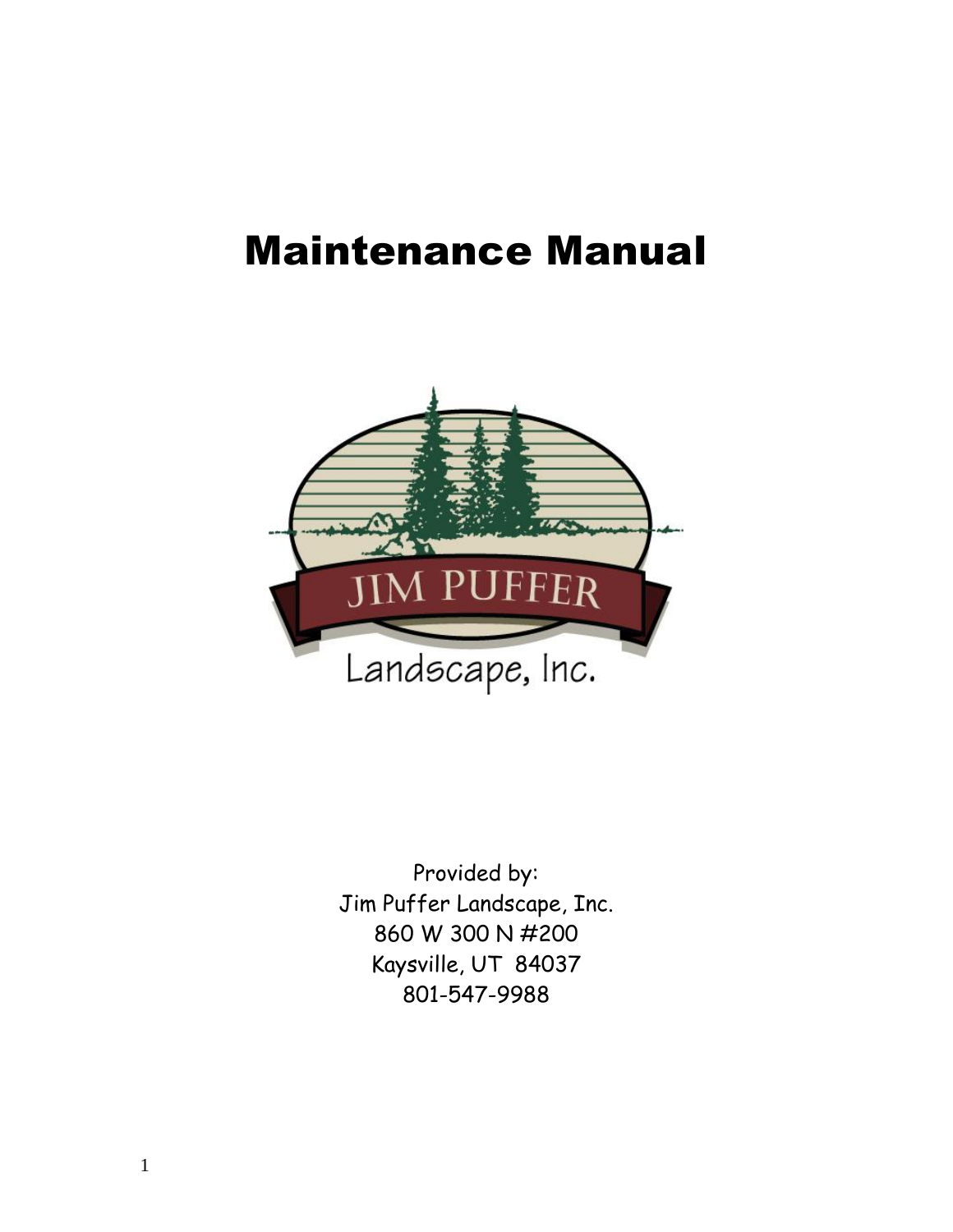## **Maintenance Manual**

**Jim Puffer Landscape Inc.** has produced the following maintenance suggestions in hopes of aiding our customer's efforts in maintaining a beautiful landscape throughout the year.

#### **Aeration:**

Aeration of the lawn is the addition of air to the soil. The presence of air in the soil is essential to good plant growth. Most soils in our area compose of a clay content which makes soils become highly compacted. Aeration can relieve compaction as well as bring organic materials to the top grass surface. New sodded landscapes rarely need Aeration.

## **Fertilization:**

**Grass:** The purpose of fertilization is to initiate biological reproduction. We recommend that this be done monthly starting with March and ending in September. A winterizer should be used in October. Most Fertilizers have three numbers on the bag, The first number represents Nitrogen, the second number represents Phosphoric Acid, and the third number represents Pot Ash. We recommend that in March you use a high amount in Nitrogen and quick releasing fertilizer like 20-4-10. Throughout the rest of the year use a slow release fertilizer like 23-3-16. By doing so the fertilizer will last longer and your grass will stay greener longer. Also, from time to time use a fertilizer that has 3% iron in it. The Iron helps the grass to create a darker greener look. Be careful when using Iron, because it can stain concrete products. When using Iron, make sure that Iron Pellets are swept up off of any concrete product. Fertilization is best accomplished by using a broadcaster spreader. Be sure to water grass heavily after fertilizer is applied.

**Plants/Perennials and Ground Covers:** Like grass, we recommend that this also be done monthly starting in March and ending by August 1st. Applications after August 1st can cause succulent (fleshy) growth too late into the summer, making the plant more likely to receive injuries due to harsh winter weather. We recommend you use a low analysis fertilizer like 8-8-8 or 12-12-12. A fertilizer with higher amounts of Nitrogen will burn plant materials. The fertilizer should not be allowed to touch the shrub foliage, or foliage burn may result. If the soil is dry, the fertilizer can be worked into the soil by using a hoe. If the weather has not been abnormally dry, the fertilizer can be left untilled since the next rainfall or sprinkler sequence will desolate it into the soil.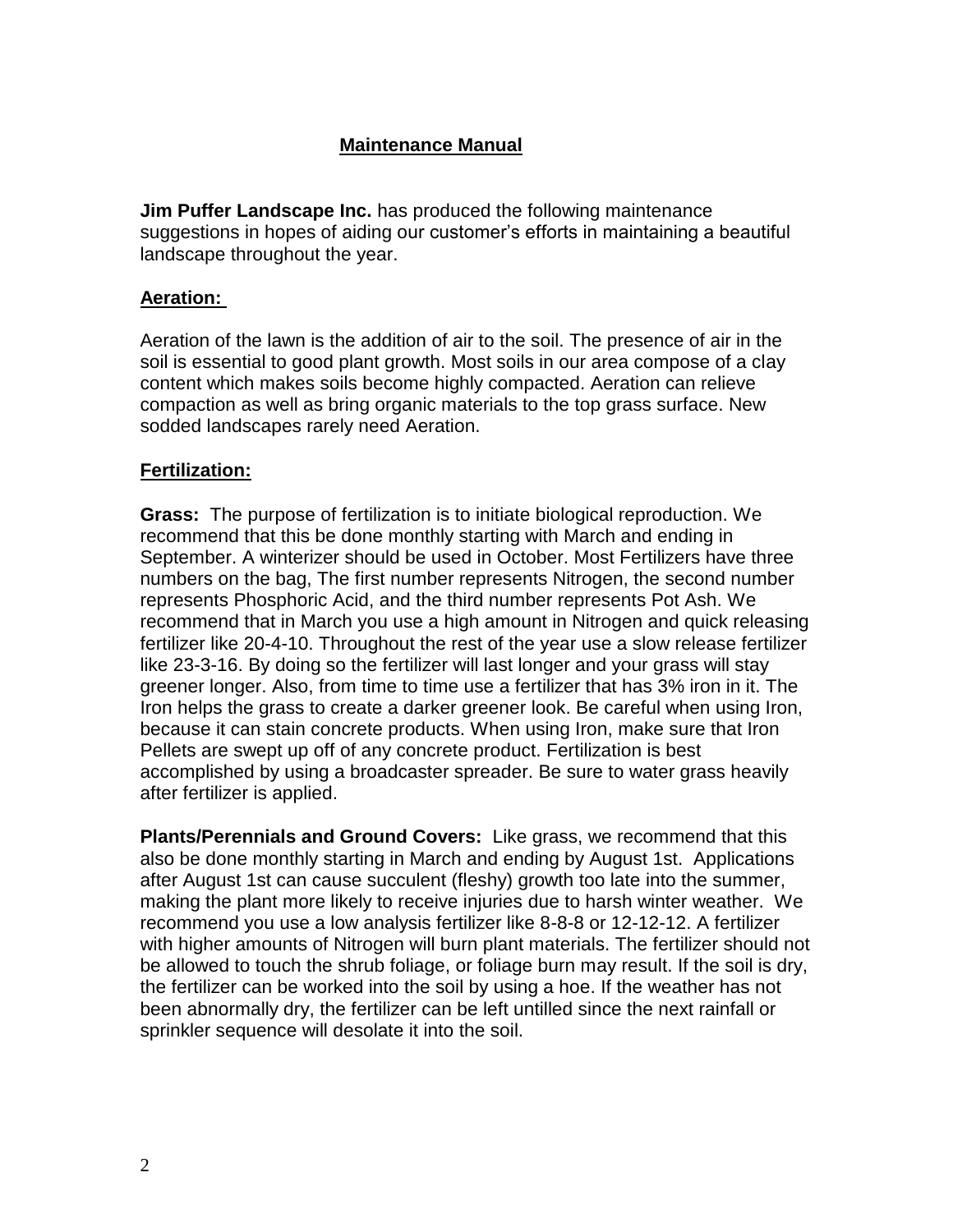## **Herbicides:**

**Plant/Perennials and Ground Covers:** Herbicides are used in planter garden areas to prevent weeds from germinating. Most pre-emergent herbicides will not kill existing weeds but will only prevent them. Herbicides or Pre-emergent should be applied monthly into garden planter beds by using a small hand broad caster. Make sure that the pellets are not allowed to touch the foliage of the plant. We recommend using either "Prevent" or "Trephlon" or "Ron Star."

## **Mulching:**

We recommend that your flower beds be heavily mulched with either Soil Pep of Shredded Bark. Mulches are used to conserve soil moisture and to keep weeds to a minimum. Mulches are effective in preventing weed seeds from germinating. All landscaped yards should receive additional mulch products each spring.

## **Perennials Flowers:**

A perennial flower is one that does not die at the end of its first growing season. While it may become dormant as cold weather approaches, it lives to bloom again the following year. Most perennials live t least 3 to 4 years, yet many live for much longer. Nearly all spring flowers are perennials. Some grow from bulbs; other do not. Many special autumn flowers are also perennials. In terms of maintenance, it is important to cut back perennials at the end of the year. Most perennials should be cut completely to the ground once the plant has exhausted all or most life signs. Yet, do not confuse perennials with flowering shrubs. If a flowering shrub is cut back significantly, it could kill the plant. During spring, summer, and fall months perennials old blooms will be necessary to cut off to stimulate additional growth and flowers. Therefore when you notice that a flower is finished blooming or soon to finish, simply cut the lateral stem back at least 5 to 7 leaves (3-4")

## **Pruning Trees and Plants:**

Pruning is done to control the size of the plant, improve the appearance of the plant or tree by removal of dead limbs or old wood, improve the health of the plant by the removal of disease, weakened or injured parts, or train the plant or tree to grow into a desired shape, such as with topiary pruning or espalier pruning.

#### **Sprinkler System Winterization:**

All residential and many commercial sprinkler systems that are installed by Jim Puffer landscape typically have polyethylene pipe ran in both that mainlines and lateral lines of the sprinkler system. This polyethylene pipe is a non-freeze pipe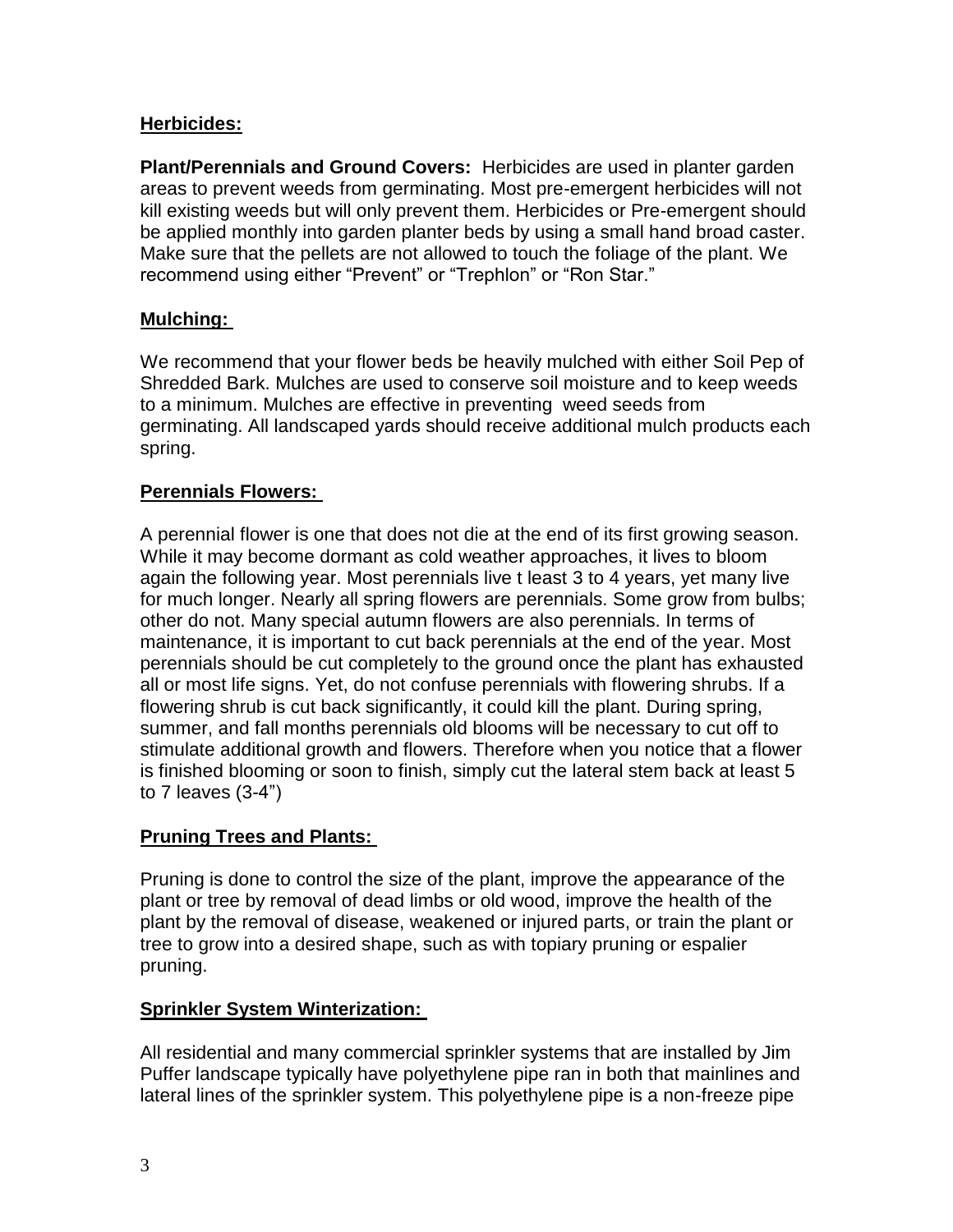that will expand if water freezes with in the walls; therefore there is no need to drain the main lines or lateral line. If the main lines or lateral lines are PVC (Poly Vinyl Chloride), they must be blown out with an air compressor each year.

To winterize your automatic sprinkler system, first shut off the main source of water. If your system is culinary water, this can be accomplished by using what is known as a 5' stop and waste key. Simply locate the sleeve and install the key down into it. Place the key on the open slot at the top of the valve. Turn the key counter clockwise 90 degrees. The valve is now shut off. Frequently when this is done you will notice a gushing sound of water interring into the pipe. This is normal if the valve was turned the complete 90 degrees. The reason for this sound is that the stop and waste valve once turned off drains all water within the mainline pipe. You might also see some water drain out the top of the sleeve. This is also normal so long that is does not continue for more than a few seconds.

If your sprinkler system is on secondary irrigation water form Pine View Water or Weber Basin Water, your water is typically turned off by one off those companies. It is still important however, to go out to the main shut off valve and turn the valve off. This can be accomplished by turning the gate valve clock wise or until you can no longer turn the valve.

The filter should also be cleaned at this time. The filter and mainline gate valve are usually in the same box. Once the water or valves have been completely shut off, it is now necessary to drain the manifolds. A manifold can be best defined as a group of automatic valves. The manifolds or automatic valves are always enclosed in green plastic boxes. Most homes have at least two manifold locations, one in the front yard and one in the back. Once the manifold boxes have been found, simply open the lid and turn open the red gas cock at the end of the manifold. By doing this, you have now drained the manifold and have reduced the chance of the automatic black plastic valves from freezing and breaking. The last thing you have to do to winterize your automatic system is to unplug the controller or time clock. Your sprinkler irrigation system is now winterized.

#### **Watering the Lawn:**

Turf grasses are among the first plants to show the effects of lack of water, since they are naturally shallow rooted as compared to shrubs and trees. The grounds keeper should encourage deep root growth by watering so that moisture penetrates to a depth of 8 to 12 inches into the soil. Failure to apply enough water so that it filters deeply into the soil promotes shallow root growth. Such shallow root systems can be severely injured during hot, dry summer weather. Infrequent, deep watering is m much preferable to daily, shallow watering. Therefore, we suggest that you water on an every other day basis and for longer periods of time.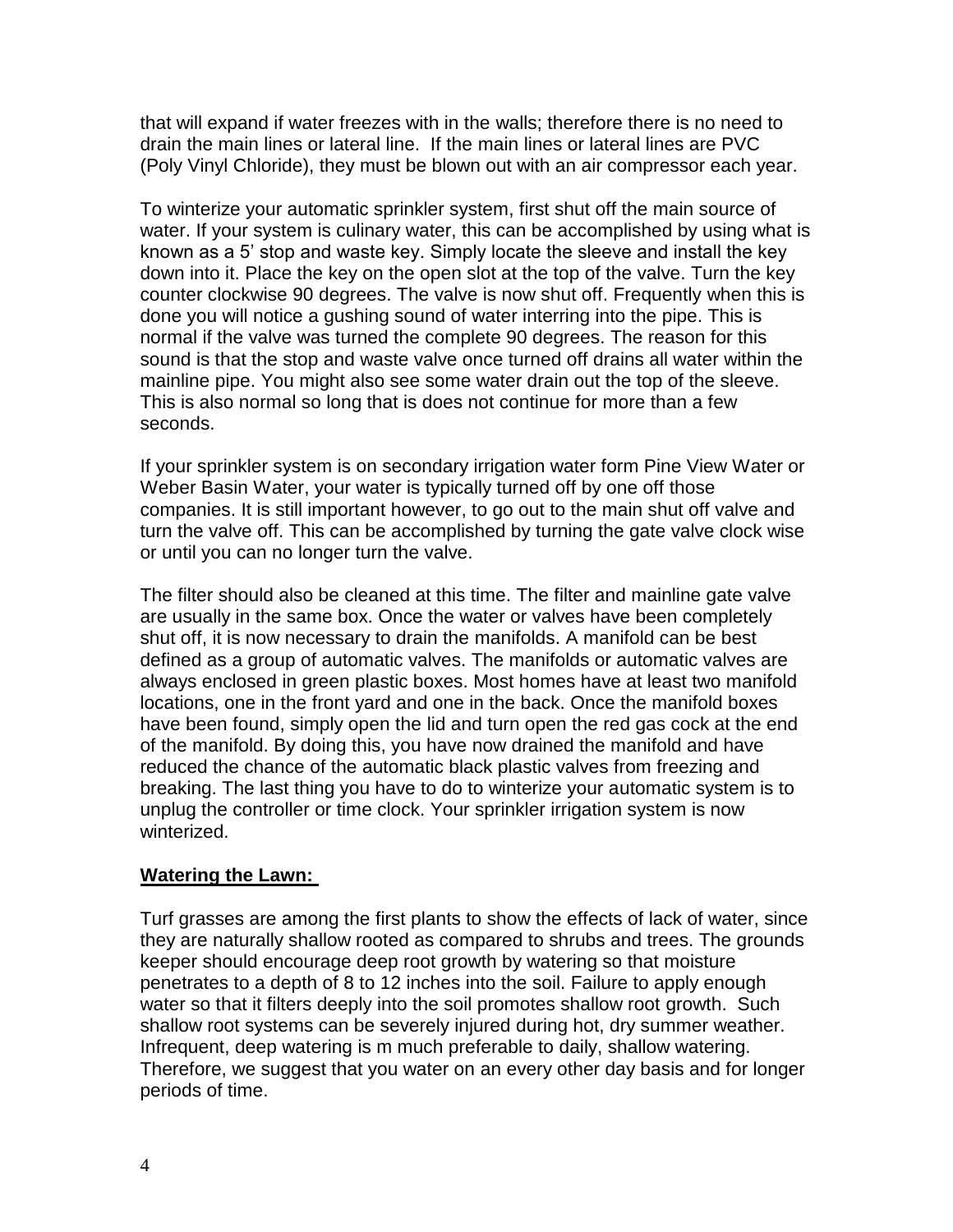## **Weed and Feed:**

**Grass:** Weed and Feed products are used to eliminate undesirable weeds from grass areas. This should only be applied in the spring or early summer or when temperatures are lower than 80 degrees. When Weed and Feed products are applied in hotter conditions the Weed and Feed materials tend to burn the grass and can cause large damage. Weed and Feed products should be applied by using a broadcaster spreader. Once the materials have been applied, it is necessary to wait 24 hours before applying water. However, be sure to water immediately after 24 hours. If you wait more than 24 hours, burning can and will result.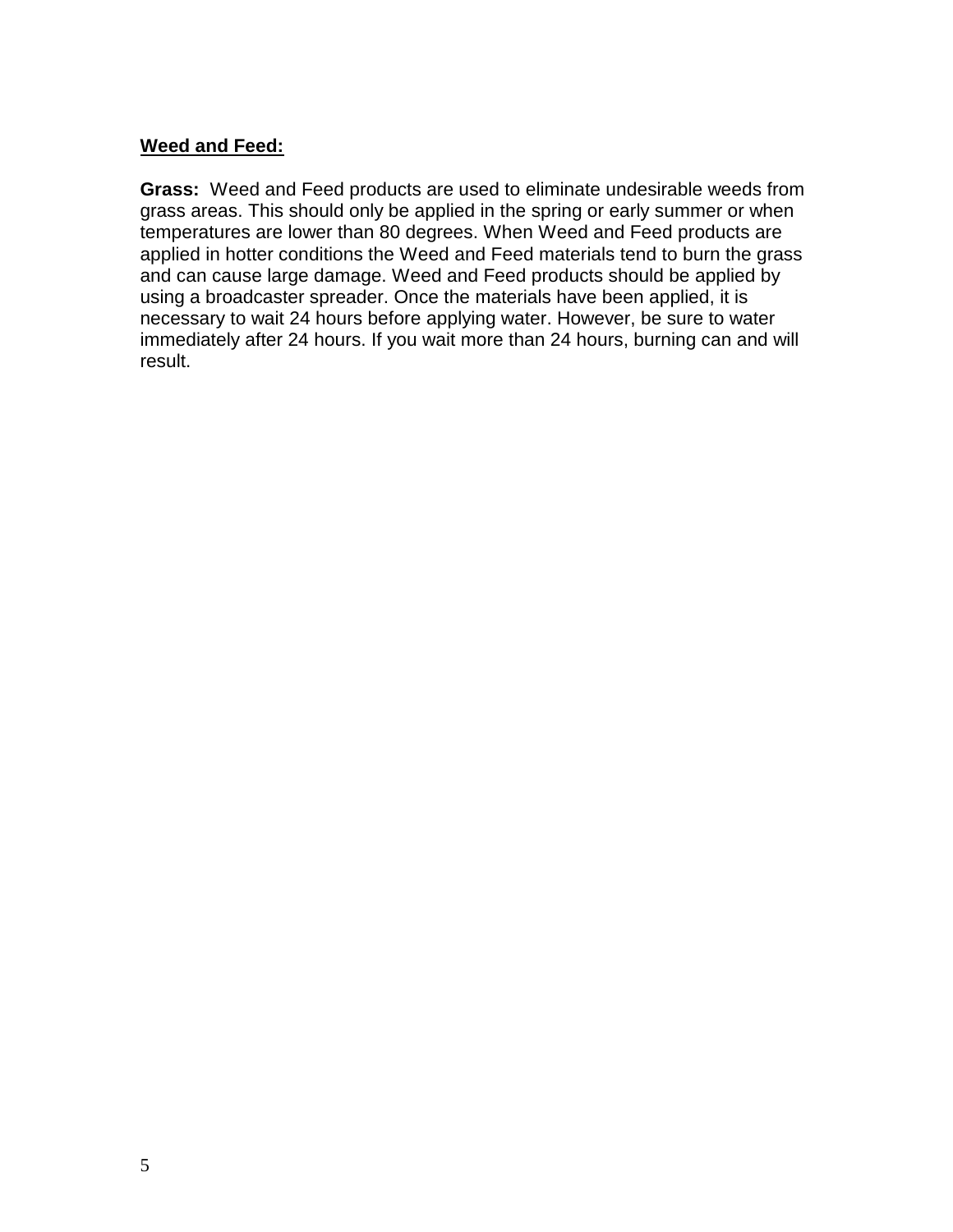## **Monthly Preparations**

#### **JANUARY**

**Pest Control:** Watch and spray for insect infestation. Aphids, mealy bugs, mites or soil borne insects.

**Winter Color in the Home:** This is the month to force spring flowering branches for indoor color. Select flowering home plants that are in blooming to bring color into the home.

**Gift Plant Care:** After gifts plants have stopped blooming, throw them out or remove the seed head or old blossoms, continue watering the plant until the top dries down.

#### **FEBRUARY**

**Vegetables:** Plan your garden. Make a list of seeds that you need.

**Pest Control:** Check your house for termites, ant's cockroaches, silverfish, or pantry pests.

**Pruning:** This month and next, do all the pruning of deciduous fruit, shade trees, and roses. If you haven't completed your fall jobs, clean up your garden tools, repair or replace the broken handles.

**Feeding:** If your soil is clay and you have trees that need fertilizing, do so later in the month so that the rain and snow will take the fertilizer into the root zone of your plants.

#### **MARCH**

**Vegetables:** Early in the month plant slow-growing plants such as peppers, eggplants, and many flowers. Between the 15th and 25th try your hand at growing your own tomato plants if you have a good south window or a set-up to give artificial light for 12 or 14 hours per day. Purchase seeds while the supply is good. Plant raspberry, strawberry asparagus and rhubarb plants if soil is dry enough to work.

**Planting for permanence:** Purchase bare rooted trees and plant them the latter part of month. Be sure to use a root stimulator. Just about all plants benefit at this time from a dose of complete fertilizer.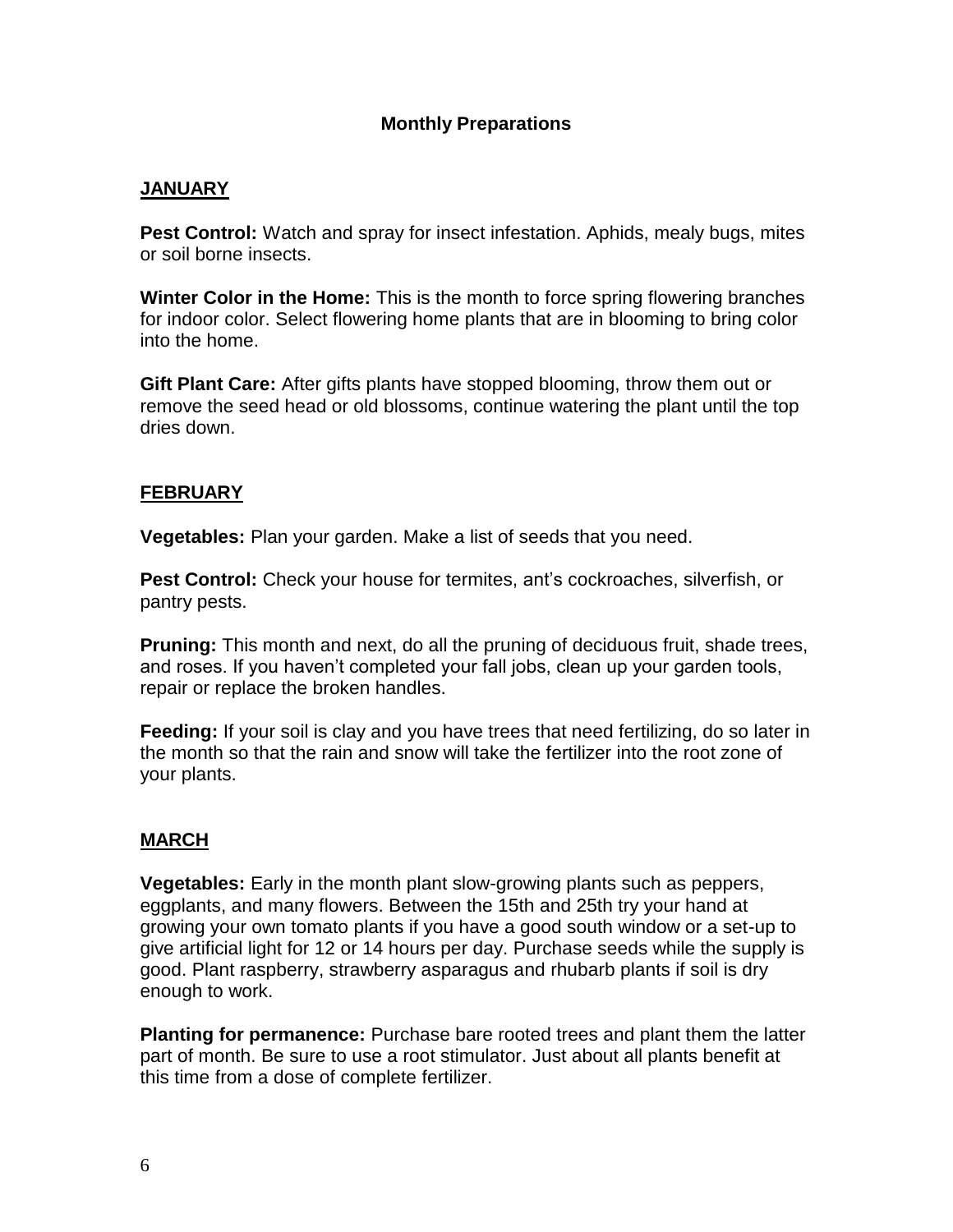**Lawn diseases:** Snow mold may show up on your lawn, if so, spray with an approved fungicide.

# **APRIL**

**Lawns:** Apply the first lawn fertilizer early in the month. Power rake your lawn while the weather is cool. If the weather warms to 80 or 85 degrees, spray or treat your lawn for weed seedlings, if weather permits plant lawn seed now.

**Vegetables:** Plant peas, spinach, lettuce and onions if the soil is workable.

**Gift Plants:** Care for your Easter lily properly. When weather has moderated it can be planted outdoors to bloom for a number of years.

**Pest and disease control:** Spray fruit and shade trees before they bloom. Apply dormant spray oil and sulfur combination. Spray them at the petal fall stage. Control stone fruit from peach borers.

# **MAY**

**Vegetables:** Plant beans, sweet corn, summer squash, potatoes, Swiss chard. After about May 10 or 15th plant tomatoes eggplants, all vine crops, as well as bedding flower plants outdoors.

**Lawns:** Crabgrass control is still effective in the first few days of the month. Feed your lawn about Memorial Day weekend.

**Pest and Disease Control:** Spray apples and pears about 7 days after petal fall and every two weeks until late August for Codling month. Put out slug and snail bait. Spray ash trees for lilac borers and birch trees for bonze birch borer about May 15th, June 15th and July 15th. Check peach trees for peach borers. If Cooley Spruce gall aphid was a problem last year, spray as buds start breaking. If only a few galls are present and the tree is small, pick the galls off and remove them from yard.

**Pruning:** Prune conifer (Spruce, Pine and Fir) as the new growth starts. Prune your roses if new growth starts. Prune your roses if new growth is starting to show. New growth coming fast on many plants will turn out bushier if pinched back.

**Planting for Performance:** Early in month is deadline for planting bare rooted plants. If plants are in leaf it is better to plat container grown woody plants. Divide chrysanthemums and plant single plants.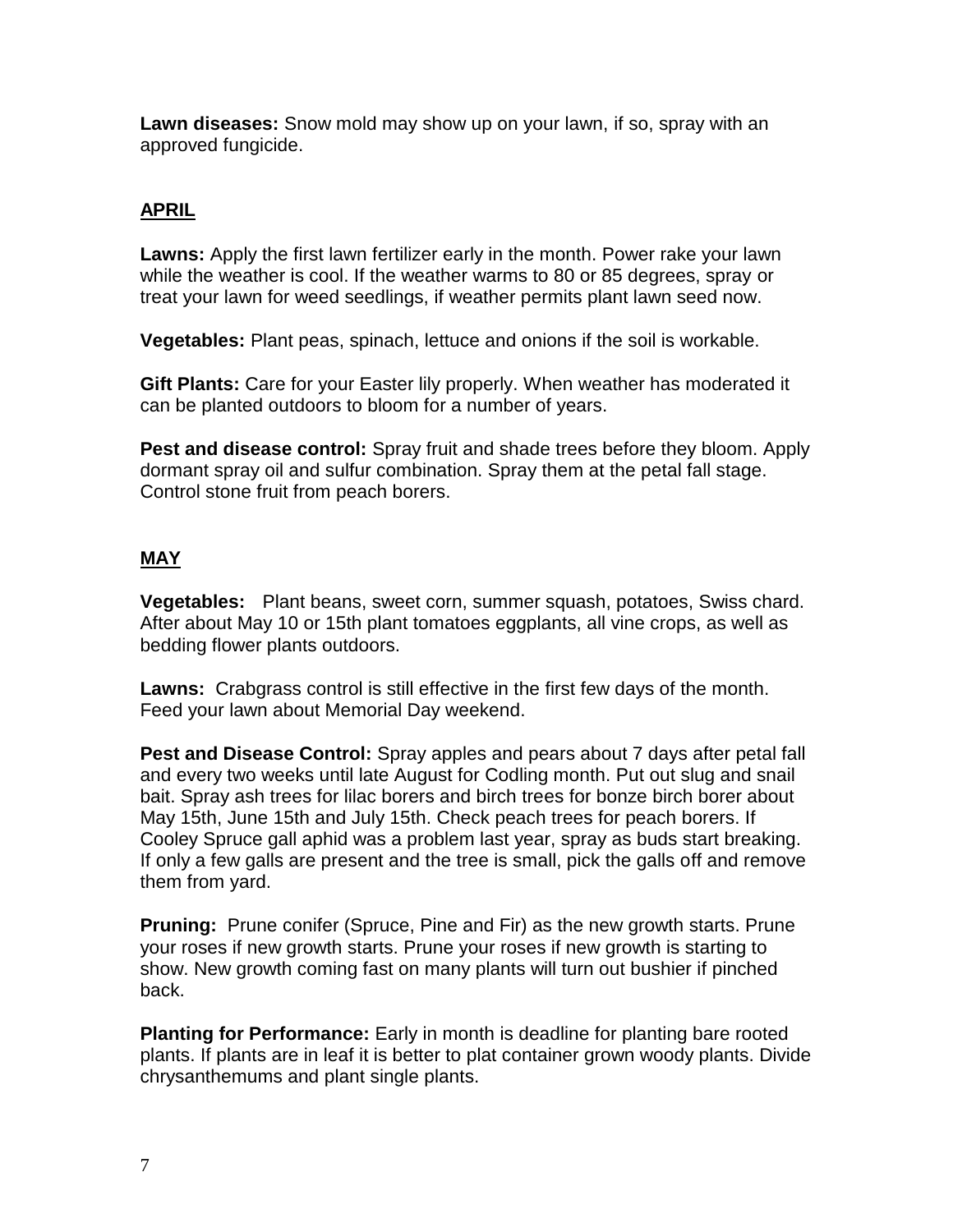## **JUNE**

**Vegetables:** Plant vegetables for fall harvest such as beans, corn, lettuce, beets, cauliflower, broccoli, etc.

**Lawns:** Water lawns thoroughly but not often. Mow high, preferably 2 inches or higher for most lawns.

**Pest and Disease Control:** Watch for grasshoppers and spray while the young ones are in their hatching areas. Spray peaches about June 10th for peach twig borer. Make second spray for lilac borer in ash and bronze birch borer in birch trees. Spray Cherry trees to prevent wormy cherries. Spray roses this month for aphids and mildew. Watch for Mexican bean beetles on beans. Colorado potato beetle on potatoes. Tobacco budworm on petunias and geraniums.

## **JULY**

**Lawns:** Watch for pill bugs or White grubs in your lawn. Commercial fertilizer may be applied.

**Pest and Disease Control:** Spray last time this season to control lilac borers or bonze birch borers. Control earwigs, cherry or pear slugs. Curly top may show up in your tomato petunia bed. Keep tomatoes uniformly watered to reduce blossom-end rot. Continue spraying apples and pears every two weeks for codling moth.

# **AUGUST**

**Vegetables:** Prune raspberry canes that have borne a crop of fruit and remove them from your yard. Thin small, spindly raspberry canes so that the stronger canes are spaced about 6 inches apart.

**Lawns:** About August 15th is the best time to plant new lawns

**Pest and Disease Control:** Spray peaches the first part of the month to control twig borer. Keep on the alert for tobacco budworm husk fly in walnuts and peaches by spraying early August and again about ten days later. Malathion will control the adult of this pest.

## **SEPTEMBER**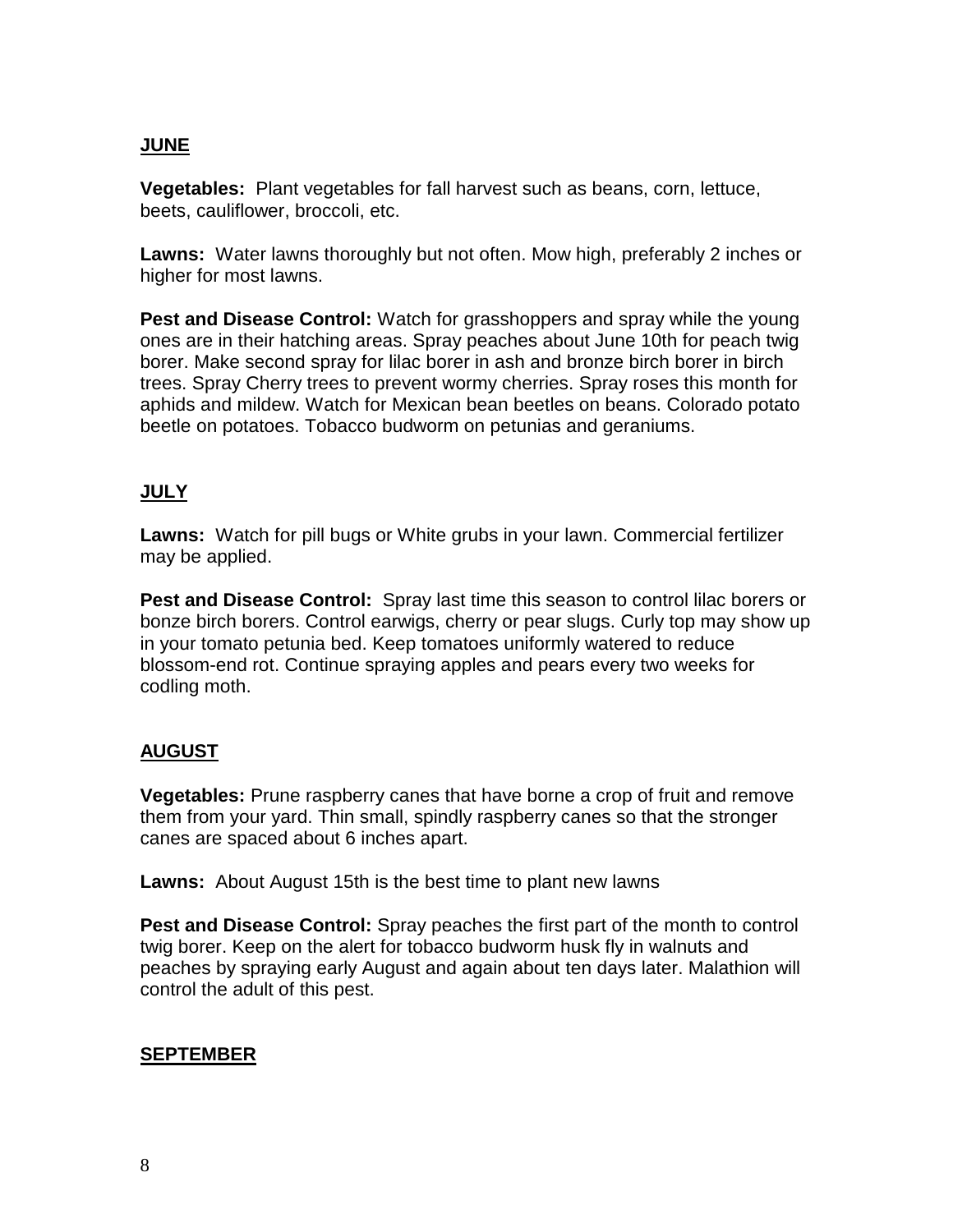**Lawns:** Early in the month fertilize your lawn. This is the most important application of the year.

**Pest and Disease Control:** Immediately after peach harvest, treat all fruit trees (except apples and pears) for peach borers with P.D.B. (Paradichlorobenzene) crystals.

**Planting with performance:** Divide peonies this month. Pears, peaches and some apples will be harvested this month. Bring houseplants inside that have been outdoors during the summer. Don't wait until spring to plant that tree, shrub or vine, now is just as good if not better than spring.

**Bulbs:** Purchase spring flowering bulbs now for best selection. Keep them in a cool, dark, spot until planting when weather cools.

## **OCTOBER**

**Lawn:** Continue mowing lawn if it is still growing. Fertilize lawn again if it is thin or looks starved.

**Winterizing the yard:** Shut off all outside water and drain pipe and hoses. Place all pesticides in a locked cabinet where they won't freeze. Prune birch, walnut and maple trees after the leaves fall. Tie arborvitae and junipers so snow will not misshape them. Mulch around newly planted shrubs and trees with organic mulch.

**Bulbs:** Purchase and plant spring flowering bulbs. Start forcing spring flowering bulbs.

## **NOVEMBER**

**Vegetables:** Plow or spade ground for next year's crop before ground freezes. Before tilling soil apply fertilizer. Dig or mulch carrots, table beets, parsnips, and other hardy vegetables that are still in the garden.

**Bulbs:** Purchase amaryllis bulbs and start forcing them.

## **DECEMBER**

**Gift Plant Care:** Purchase Christmas plants early while supply is good. Good Christmas flowering plants include poinsettia, azalea, chrysanthemum, cyclamen, Christmas cactus, Christmas pepper or cherry, forced spring flowering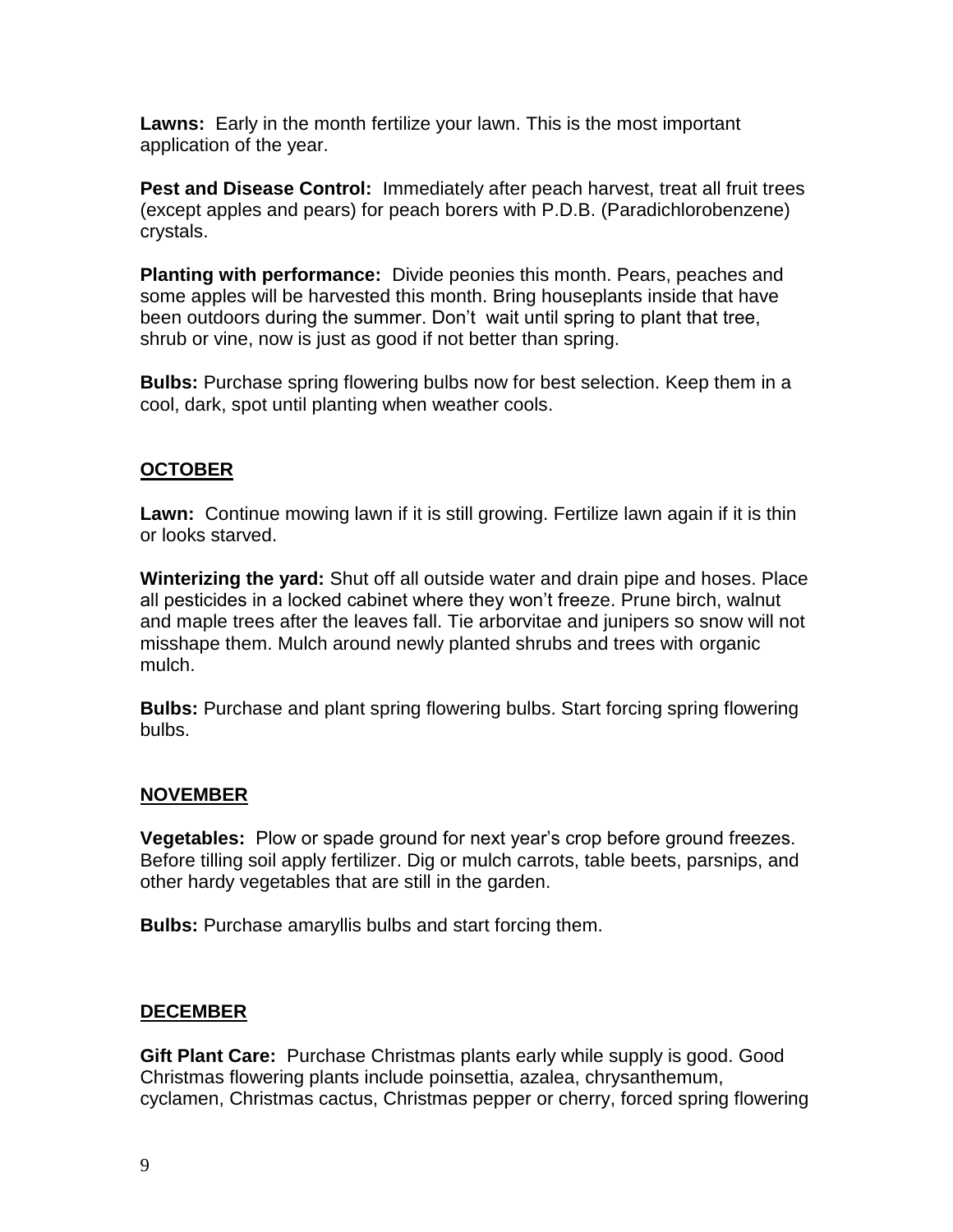bulbs, amaryllis. Fertilize flowering plants every other week while they are in bloom. Nonflowering plants are somewhat dormant and require fertilizer only once a month during cold weather.

**Christmas Tree Care:** Before bringing the tree into the house, saw off the bottom few inches of trunk and put in water. This helps them live longer. Live trees need water too- don't let them dry up and only allow one week in the house before planting outside. Purchase Christmas lights and ornaments to brighten the dreary winter.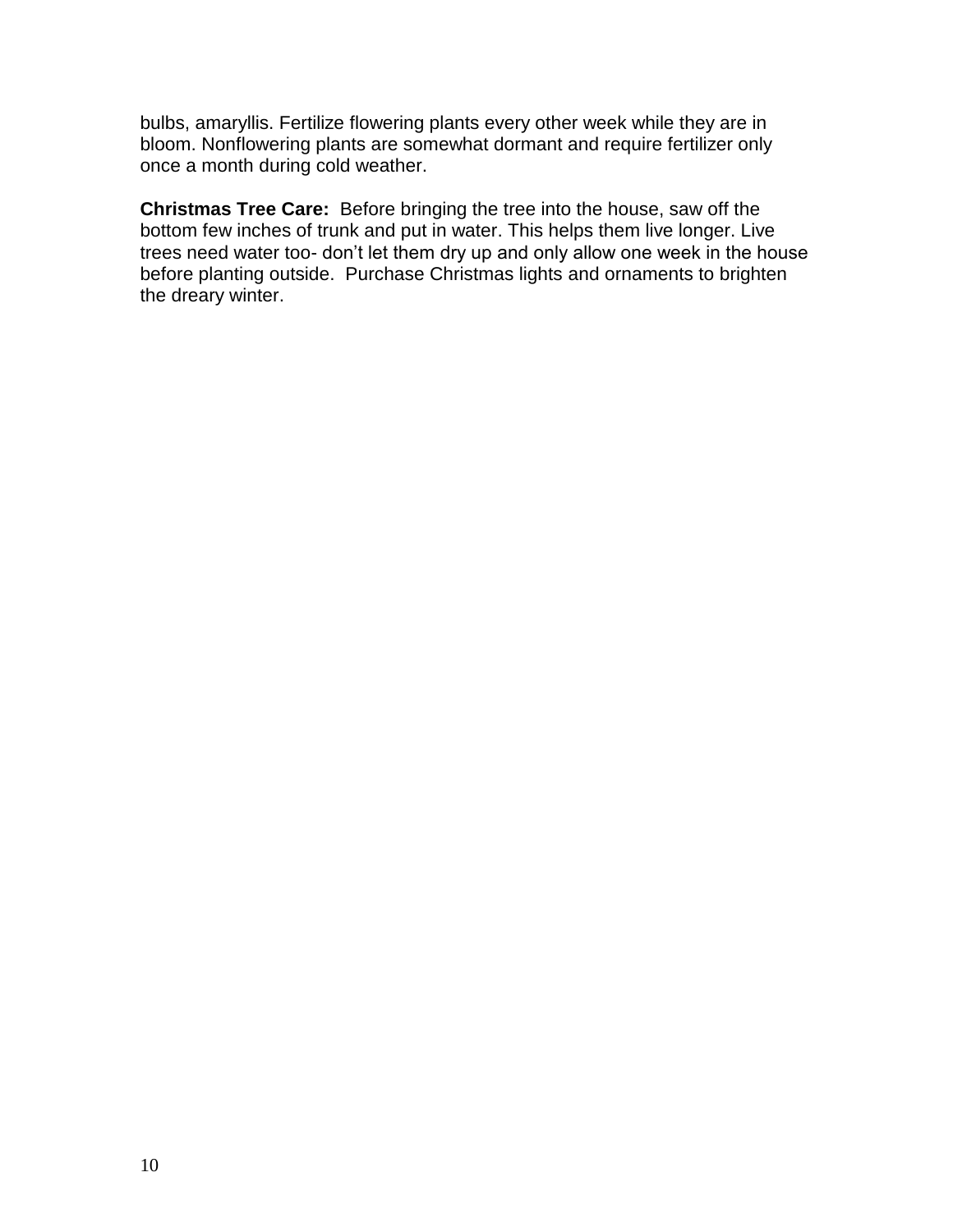## **WEED CONTROL**

The old saying "One year's weeds - seven years seed" contains more truth than myth. Certain plants are weeds because they are so well adapted to our garden conditions. Weed seeds lay dormant for years and will germinate when conditions are right. Weeds are actually our most damaging pests in terms of reducing the yields in our gardens. Insects or diseases may destroy individual plants or even an entire variety but weeds will take over an entire garden. Control weeds by utilizing all of the methods listed below.

## **Cultivation**

Remove young weeds with a sharp push or gliding hoe. Cut them below the soil level. Perennial weeds should be removed from the soil to prevent them from rerooting and growing again. If weeds have started to form seeds, destroy them rather than return them to the garden.

## **Mulching**

Mulches will control most annual weeds. Organic mulches include straw, wood shavings, pine needles, bark or grass clippings. Do not send these valuable resources to the landfill. Let them save you work as they are recycled. They will break down and improve your soil. Grass clippings should be spread in layers about 1/2 inches thick. This allows them to dry without developing four smells. Inorganic mulches are not biodegradable but their use is justified in some cases. Black and clear plastic, foil, or other materials will suppress the weed growth. Other benefits include enhanced maturity, production, and moisture conservation. A heavy weed cloth is preferred over black plastic for trees and shrubs.

#### **Close Spacing**

Mother Nature does not like bard ground! If you don't grow something, she will. Weed seed will not usually germinate after the soil is covered by desirable plants. Plan and plant to help control your weeds.

#### **Herbicides**

Herbicide use in the home garden is often very risky. Plants can be easily damaged by using the wrong product or wrong application methods. They should always be used according to label directions and only for crops listed on the label. Glyphosate (Roundup) can be used on deep rooted perennial weeds to help win the battle. As with all chemicals, BE SURE TO READ AND FOLLOW ALL LABEL DIRECTIONS.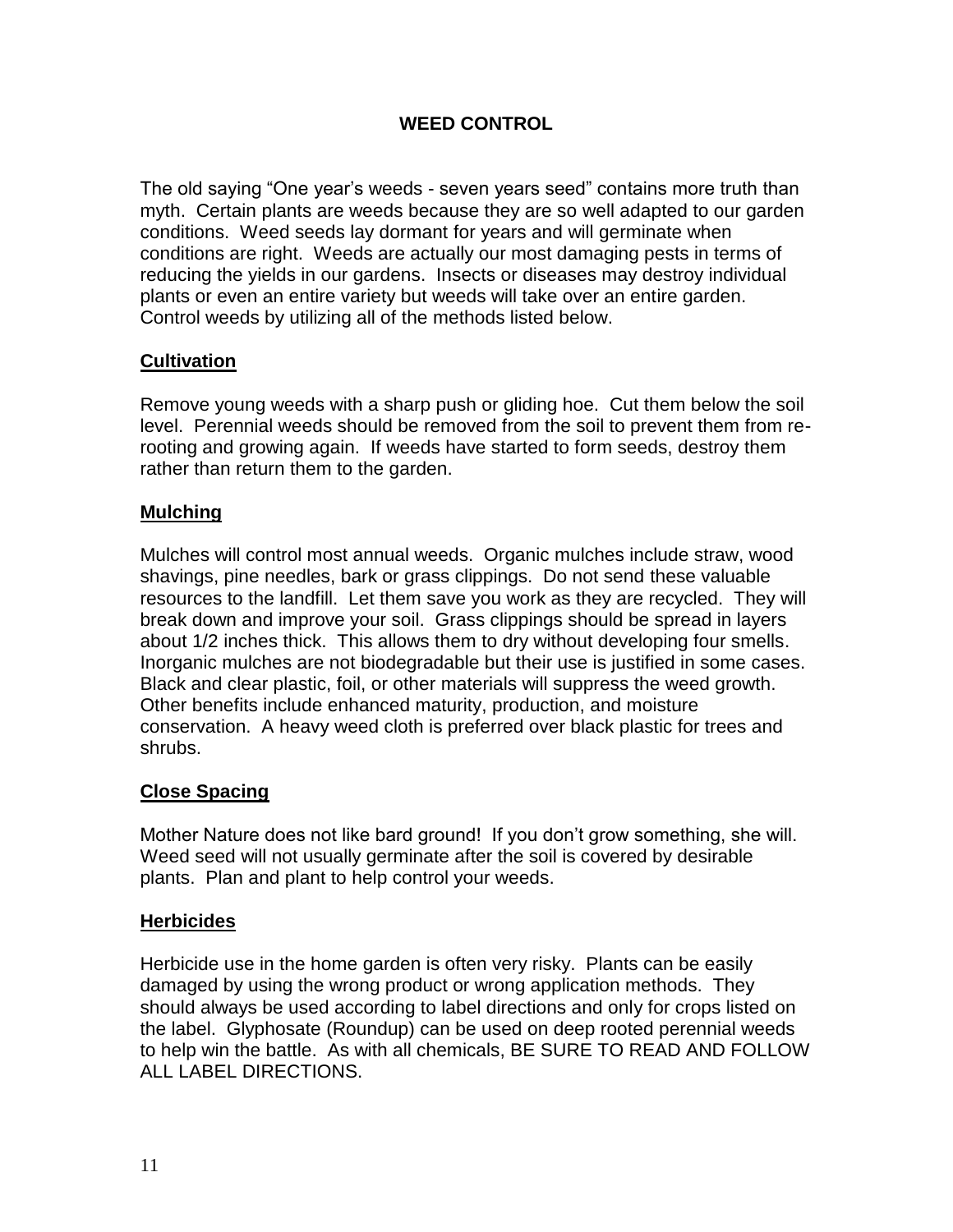Don't be your own worst enemy. Keep top soils and manures infested with weed seeds out of your garden. Avoid irrigating with water containing weed seeds and don't ever let weeds get the upper hand.

One of the most serious problems in the landscape is misuse of herbicides. Herbicides are used by professionals and homeowners to save many hours of tedious and often expensive labor but herbicides are plant killers and may cause serious and permanent damage to desirable plants if misused. Herbicides are not all the same nor are they used for the same purpose. Avoid injury to desirable plants by reading and following all label directions. Spray only when temperatures are below 85 degrees F and there is no wind. Keep a separate sprayer for herbicides and do not use it for other pesticides. Use a low pressure and coarse spray droplets directed at the target weeds. Preemergent herbicides work well to reduce weeding.

#### **Home owners should never use long term vegetation control chemicals**

(soil sterilants). These chemicals may remain in the soil for many years and may damage trees and other plants located more than 100 feet away from where the herbicide is applied.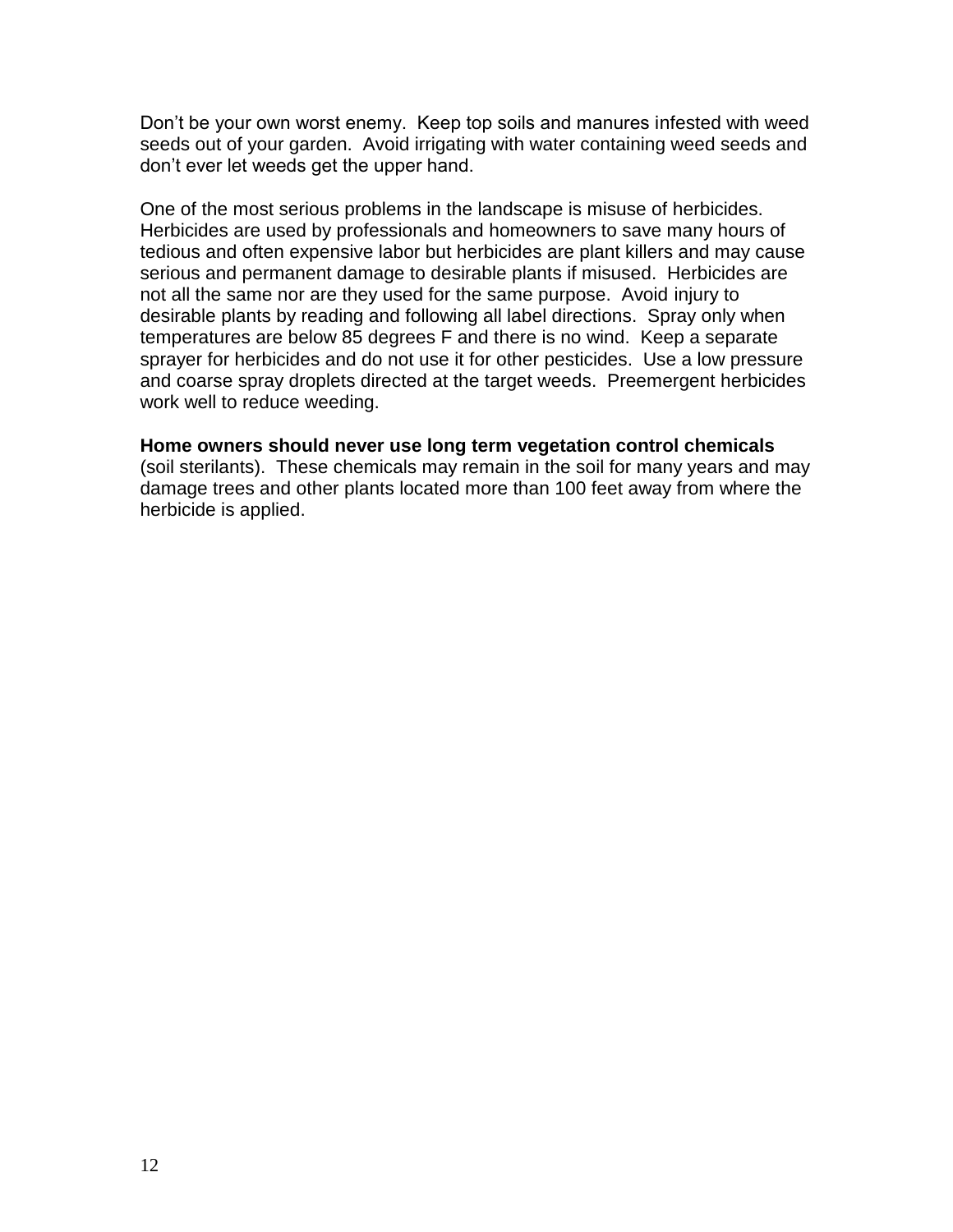#### **SHRUBS**

## **Pruning Shrubs**

Many of our laurels, euonyuaus, privots, and other shrubs were damaged by the cold temperatures we had in December. It has been difficult to know which branches were dead and which ones were going to recover and produce new leaves. We encouraged home owners to hold off pruning until the spring growth comes out and they could tell for certain which areas were still alive. By now, most of the shrubs should have started to leaf out and some pruning should be done to remove dead or damaged branches. Some may have died clear back and will need to be cut back to the ground and cut the shrub resprout from its crown. Unfortunately, some of the shrubs will never recover and will need to be replaced.

When cutting out a stem, always try to cut to a side branch that is about onethird the diameter of the stem you are removing. When stems are stubbed out at a location where there is no leaf area, the stem will normally die back tot he nearest side branch that is producing enough leaf sugars to maintain the stem.

New shoots can be trained to grow in a desired direction by pruning just above a bud pointing in that direction.

The basic rule of pruning is to thin and then shape. Thinning allows room for the growth of side branches on remaining limbs. It also allows sunlight to penetrate further into the shrub canopy and thus encourages new young growth and leaf production through more of the plant structure. When we thin we normally remove older, taller stems first. Don't try to cut out all the old stems in one year. Take out about one-third each year. Even hedged shrubs should be thinned before they are sheared. Continual shearing without thinning will produce a dense, thin layer of foliage on the shrub surface with totally bare branches throughout the interior. Hedges should also be trained so that the base of the plant is at least as wide as the top. This eliminates the problem of the base being shaded out.

## **Thinning Shrubs**

When pruning forsythia and lilacs, wait until after their blooms have faded. Then prune out the larger stems clear to the ground. This maintains a young vigorous shrub with leaves and blossoms clear to the ground. I see many lilac shrubs that have been let go and have developed into small trees with bare lower limbs and an umbrella of foliage. Of course there is nothing wrong with this shape if it's what you want. However, you should be aware that the lilac borer attacks and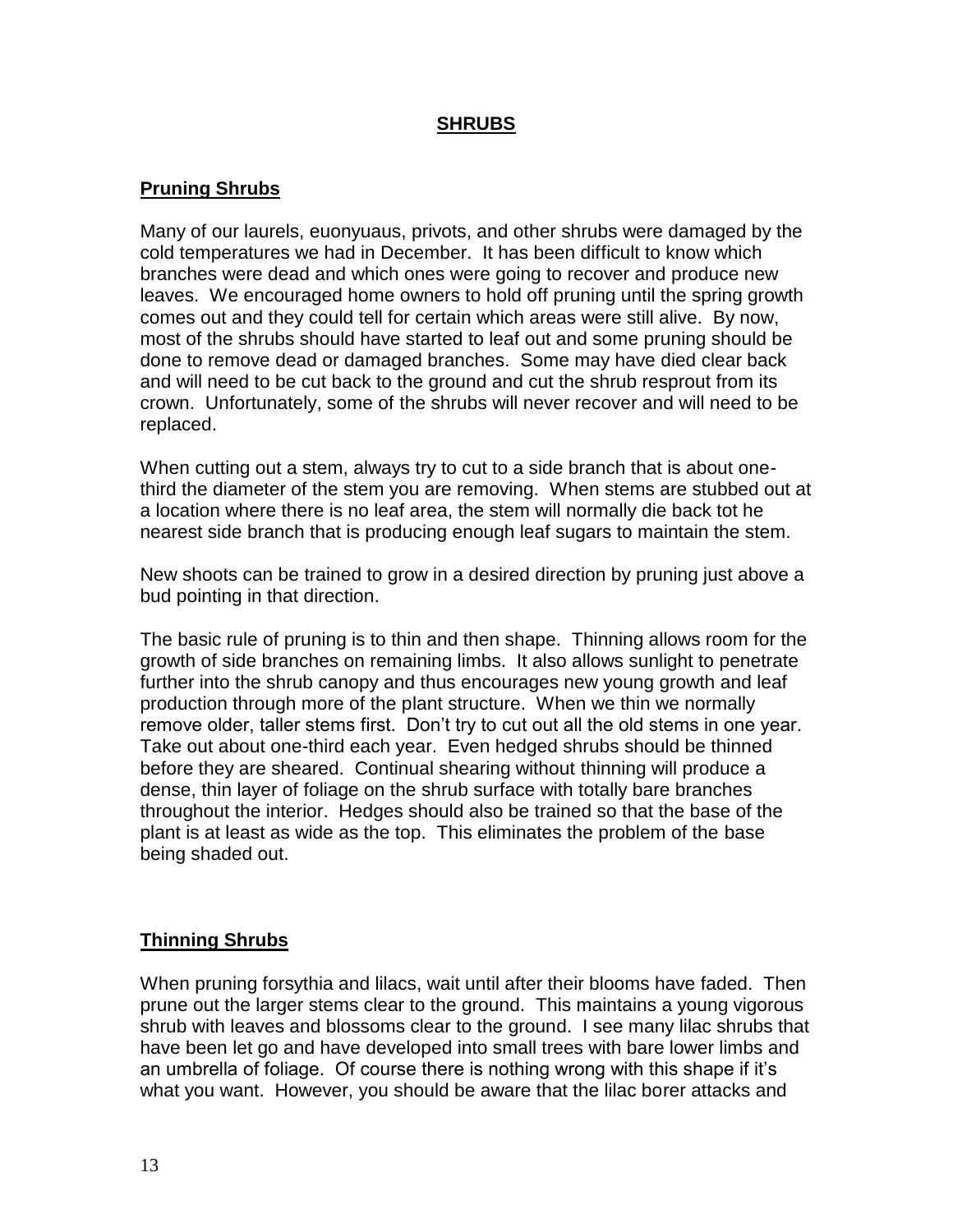often kills lilac branches that are over an inch and a half in diameter. If you keep the large stems pruned out, you won't have problems with this pest.